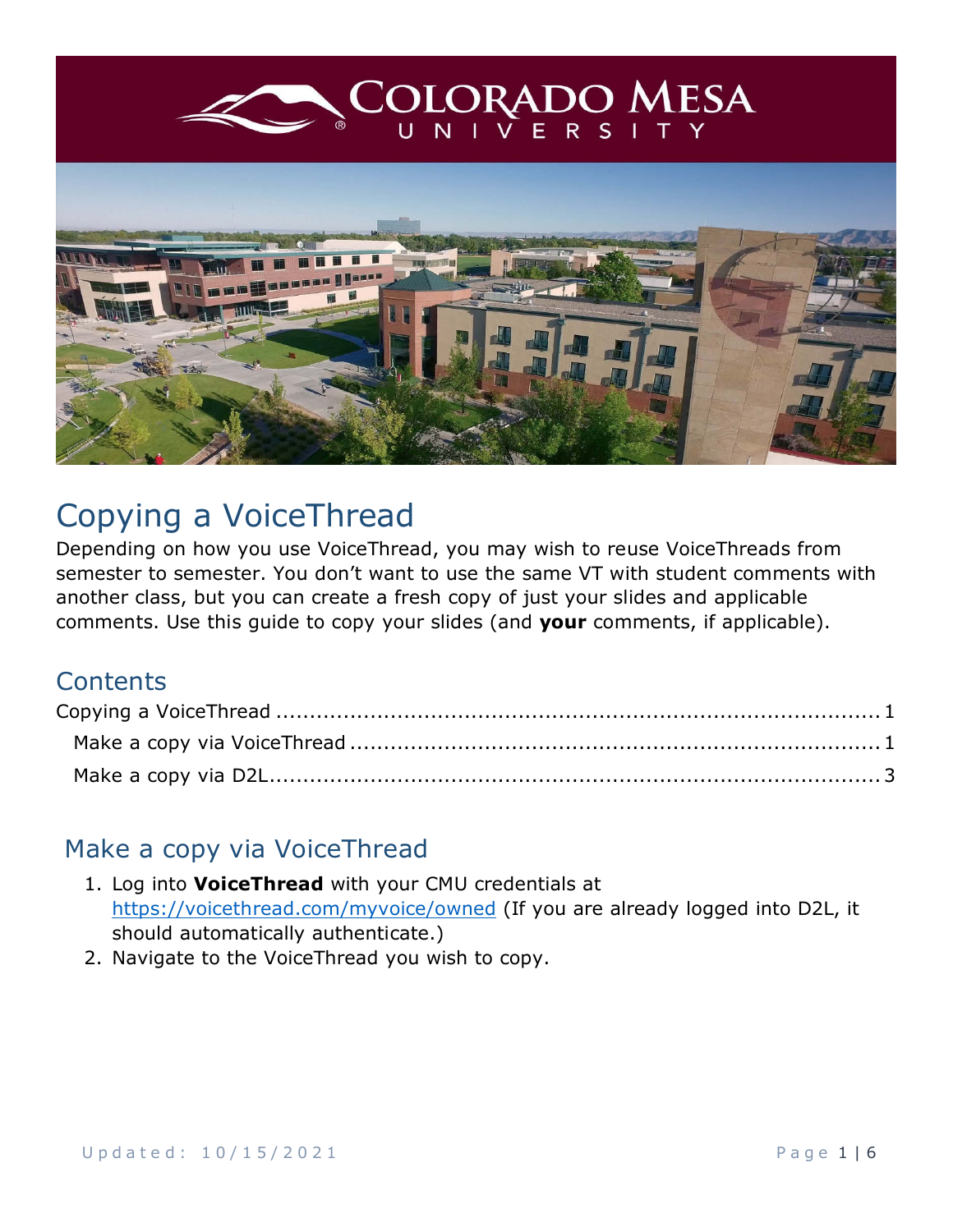

3. Click on it and then click **Copy**.



4. In the **Copy VoiceThreads** dialog add a **New Title** (rename it so that you don't confuse it with the original).



5. In the **Which comments would you like to keep** dropdown menu, select either **Include only my comments** or **Don't include any comments**. (**DO NOT** select



- **Note**: Private comments will **NOT** be copied with any option.
- 6. Be sure to click **Copy** once you've made all of your selections.
- 7. Now, you will see your original and copy.



8. Be sure to use the **new** version with your new class.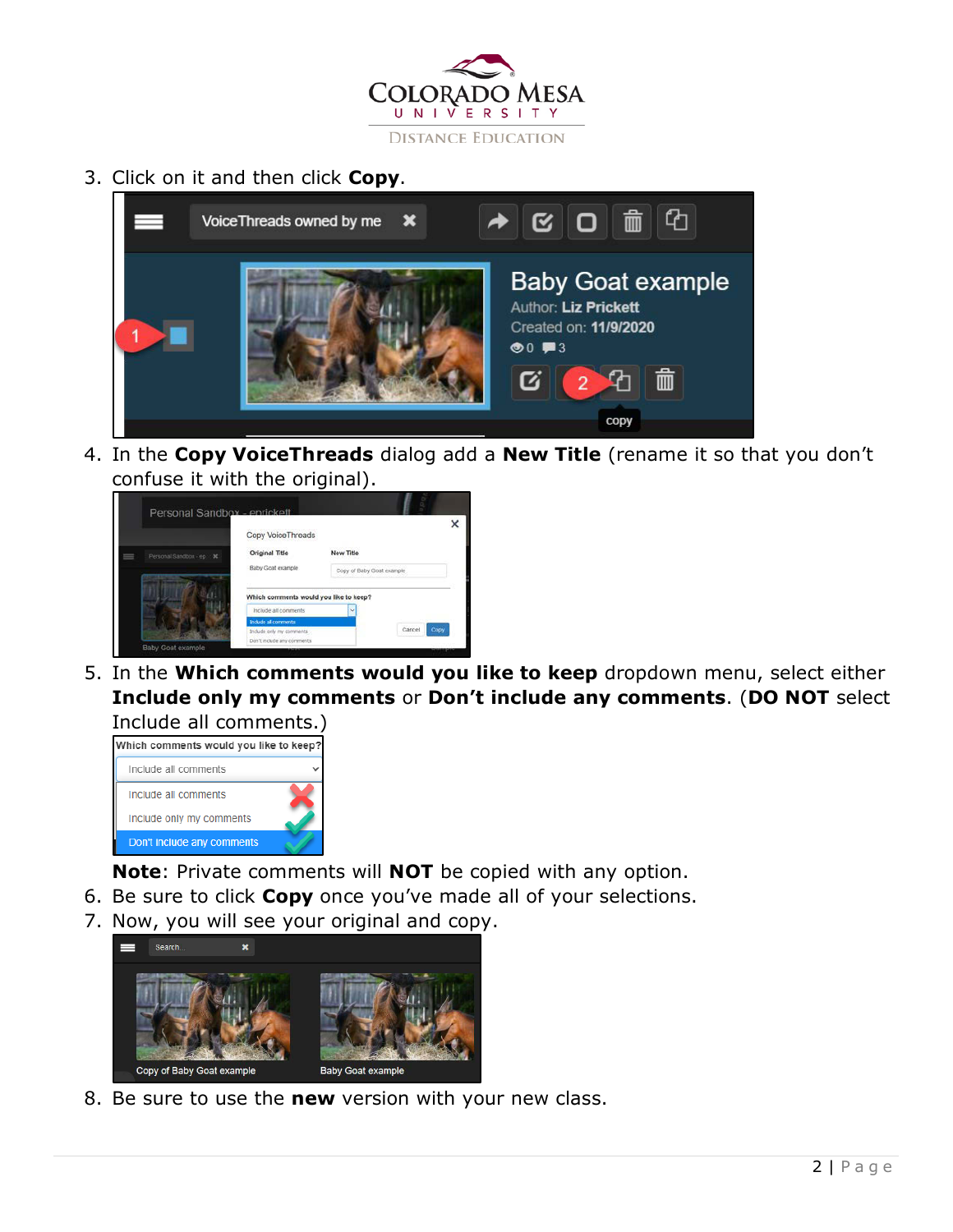

## <span id="page-2-0"></span>Make a copy via D2L

1. On your course home page, click on **Content**.



2. From the **Table of Contents** section, choose a folder (module) in which a VoiceThread link needs to be added. Click the folder/module link to open it.

|    | Content Grades Assessments                                 |                |
|----|------------------------------------------------------------|----------------|
|    | Search Topics                                              |                |
| 莫  | Overview                                                   |                |
| IJ | <b>Bookmarks</b>                                           |                |
|    | Course Schedule                                            |                |
|    | Table of Contents                                          | 67             |
|    | Important Information<br>Visible to Faculty Only)<br>Draft | $\overline{4}$ |
|    | : Start Here                                               | 12             |
| Ħ  | Week $1$<br>Begins June 25                                 | $\overline{4}$ |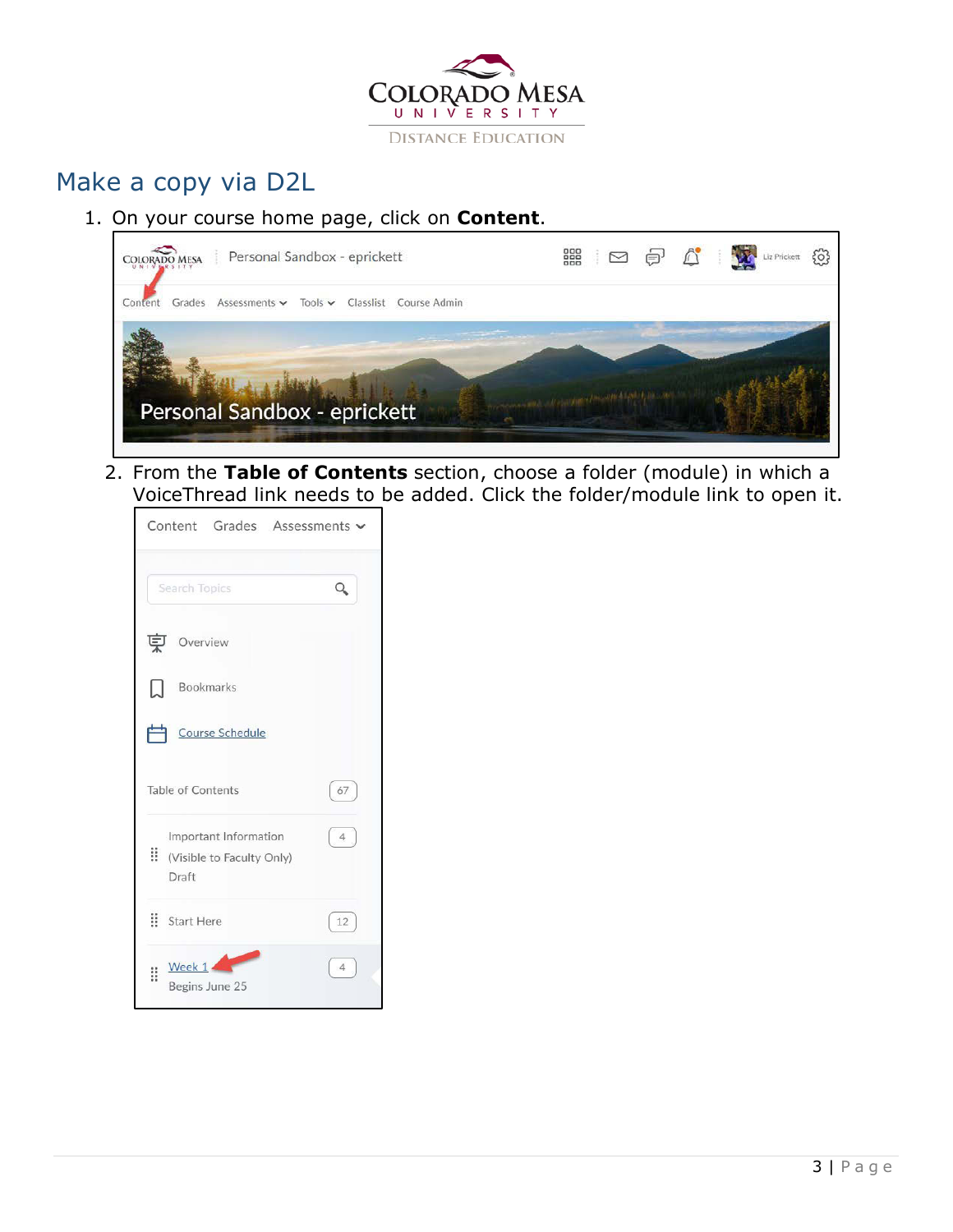

3. Click **Add Existing Activities.** Choose **VoiceThread** from the dropdown menu.

|   | <b>Upload / Create</b>                                            | Existing Activities V          |
|---|-------------------------------------------------------------------|--------------------------------|
| Ħ | About Week 10                                                     | <b>External Learning Tools</b> |
|   | Web Page                                                          | <b>MS Teams Meeting</b>        |
|   | Week 10 Learning M<br><b>B</b> Web Page                           | OneDrive                       |
|   | Week 10 Assessment                                                | Quizzes                        |
|   | Web Page                                                          | Self Assessments               |
|   | VoiceThread Home<br><b>External Learning Tool</b>                 | Surveys                        |
|   | VoiceThread New As:                                               | <b>Turnitin Plugin</b>         |
|   | <b>External Learning Tool</b>                                     | Video Assignments              |
|   | <b>WoiceThread New Ass</b><br><b>&amp;</b> External Learning Tool | Virtual Classroom              |
|   | 2<br>VoiceThread Watch                                            | VoiceThread                    |

4. Choose **Individual VoiceThread** from the **Add Activity** menu.

| <b>Add Activity</b> |                                    | ×                                           |
|---------------------|------------------------------------|---------------------------------------------|
|                     | $\checkmark$                       |                                             |
| $\sigma$ refresh    |                                    | eprickett@coloradomesa.edu                  |
|                     |                                    | <b>VoiceThread Setup</b>                    |
|                     | <b>L</b> Course View <b>O</b>      | <b>OVT</b> Home Page <b>O</b>               |
|                     | o individual Voice Thread $\theta$ | <b>Assignment Builder @</b><br>$\checkmark$ |
| Cancel              |                                    | h.                                          |

5. Select a VoiceThread from the list of your existing VoiceThreads on the left side of the page.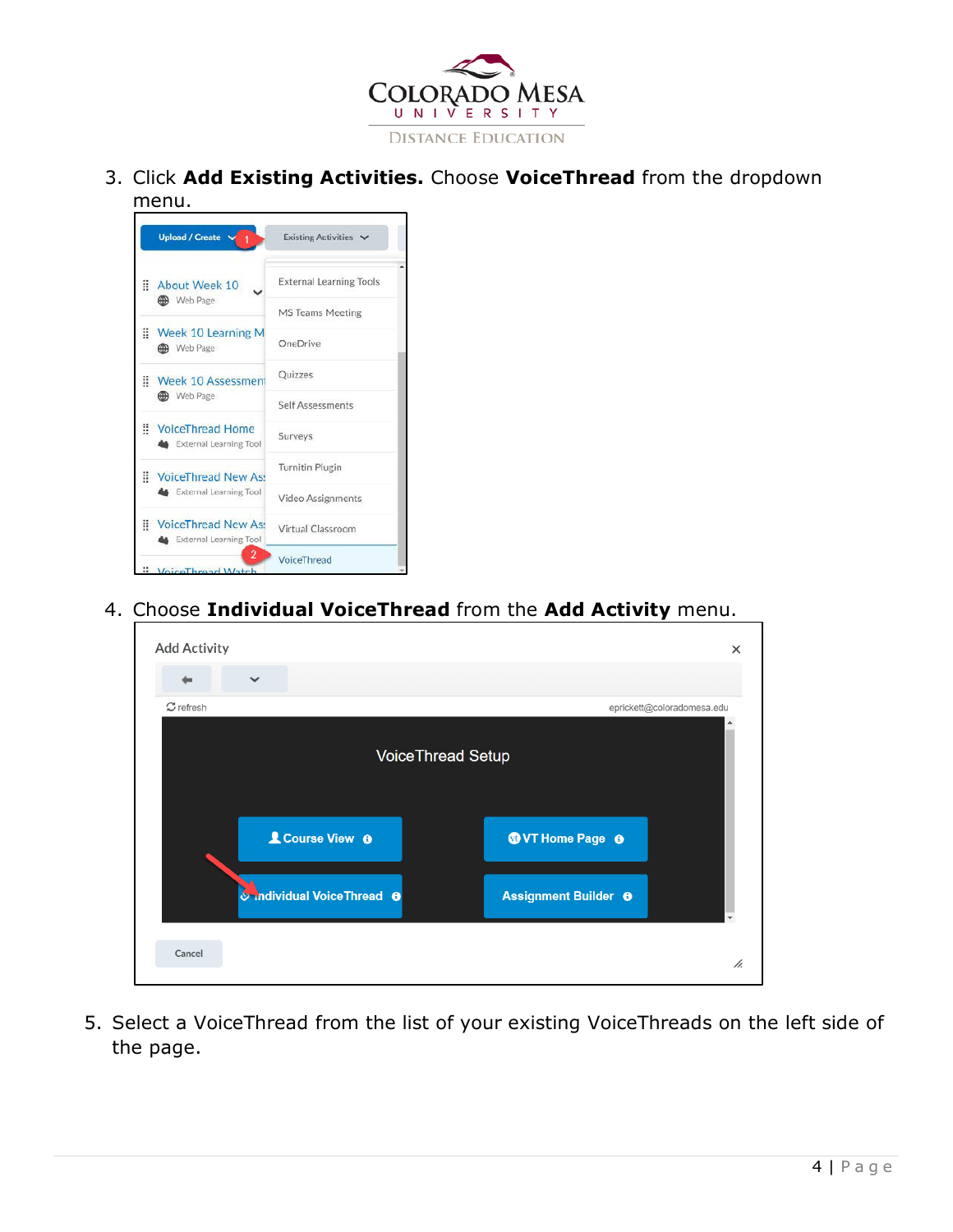

6. A **Preview** of your selected VoiceThread will show on the right side of the page. Select **Make a new copy to share**.

| <b>Add Activity</b>                                                                                                                                                                                                                                                                                                       |   |                            | $\times$ |  |
|---------------------------------------------------------------------------------------------------------------------------------------------------------------------------------------------------------------------------------------------------------------------------------------------------------------------------|---|----------------------------|----------|--|
| $\checkmark$                                                                                                                                                                                                                                                                                                              |   |                            |          |  |
| $\mathfrak{S}$ refresh                                                                                                                                                                                                                                                                                                    |   | eprickett@coloradomesa.edu |          |  |
| <b>Baby Goat example</b><br>+ Create new VoiceThread<br>Created by: Liz Prickett<br>Search VoiceThreads<br>$\mathbb{X}.$<br>Search<br>⊙ Preview ■ Edit □ Make a new copy to share<br>$\sigma$ refresh list<br><b>Baby Goat example</b><br><b>Introduction Discussion</b><br><b>Online Presence &amp;</b><br>Communication |   |                            |          |  |
| Cancel                                                                                                                                                                                                                                                                                                                    |   |                            | h.       |  |
| Create a new copy of this VoiceThread. Title and describe                                                                                                                                                                                                                                                                 | X |                            |          |  |
| this new version, then choose which comments to include.                                                                                                                                                                                                                                                                  |   |                            |          |  |
| <b>New Title</b>                                                                                                                                                                                                                                                                                                          |   |                            |          |  |
| Copy of Baby Goat example                                                                                                                                                                                                                                                                                                 |   |                            |          |  |
| <b>New Description</b>                                                                                                                                                                                                                                                                                                    |   |                            |          |  |
| Enter description                                                                                                                                                                                                                                                                                                         |   |                            |          |  |
| New Tags                                                                                                                                                                                                                                                                                                                  |   |                            |          |  |
| Enter tags                                                                                                                                                                                                                                                                                                                |   |                            |          |  |
| 7. In the dialog, enter a New Title and then New Description and Tags as needed.<br>Which comments would you like to keep?                                                                                                                                                                                                |   |                            |          |  |
| Include all comments                                                                                                                                                                                                                                                                                                      |   |                            |          |  |

8. In the **Which comments would you like to keep** dropdown menu, select either **Include only my comments** or **Don't include any comments**. (**DO NOT** select